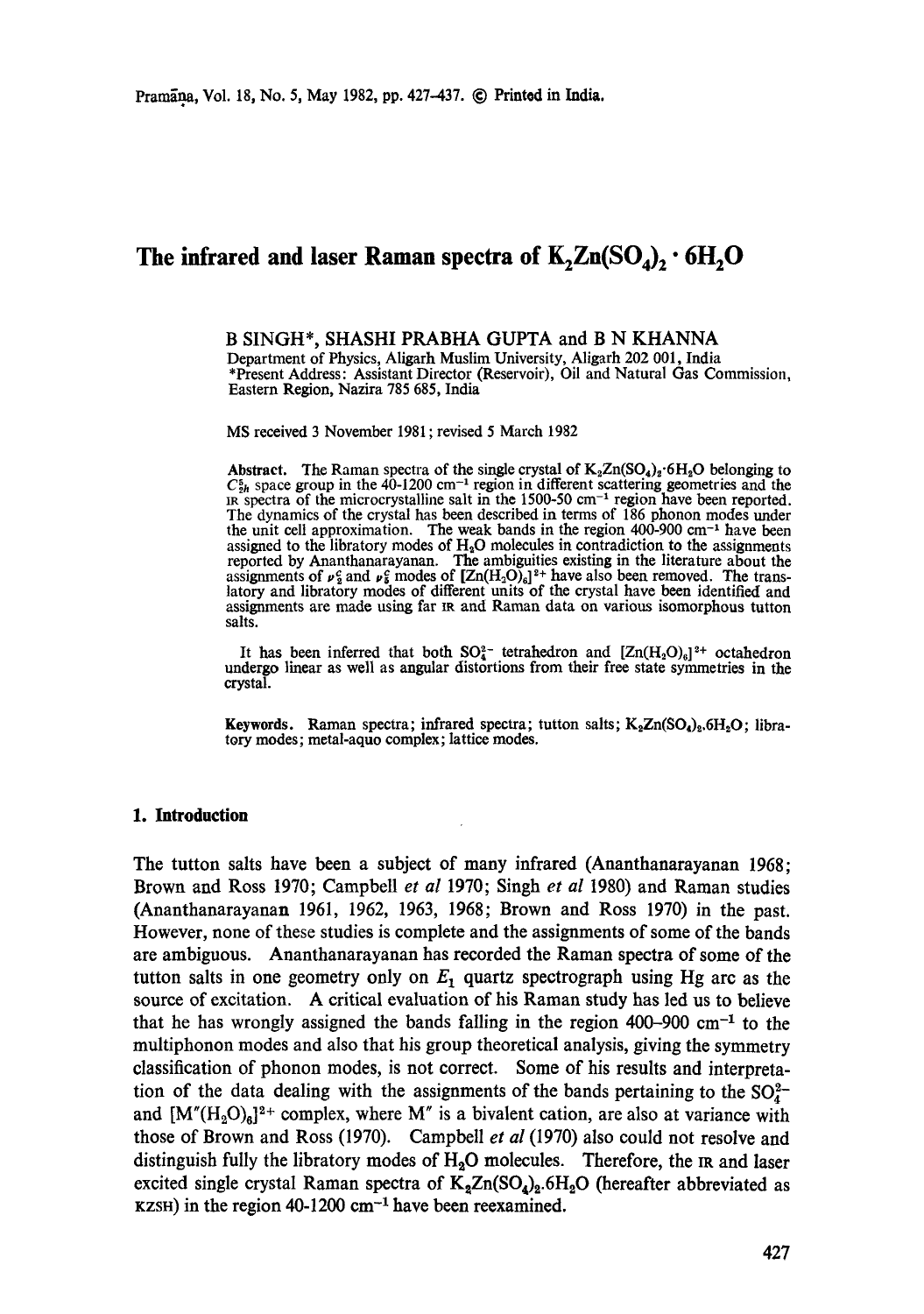#### **2. Crystal structure and optical properties**

The bimolecular unit cell of KZSH, a positive biaxial crystal (Canterford and Ninio 1975), belongs to  $C_{2h}^5$  space group of the monoclinic class. The bivalent metal cation, Zn, occupies the centre of inversion and is surrounded octahedrally by six water molecules to form a complex  $[Zn(H_2O)_6]^2$ <sup>+</sup> which behaves dynamically as a quasimolecule (Ananthanarayanan 1963; Singh *et al* 1980). There are three types of inequivalent  $H_2O$  molecules at three different  $C_1$  sites of the crystal. These have been designated as  $H_2 I$ ,  $H_2 O II$ , and  $H_2 O III$  in the decreasing order of their H-bond strengths for our convenience. All other atomic and molecular groups are at general positions.

As in the monoclinic class of crystals, the indicatrix  $-$  Y is  $\parallel$  to the crystallographic b-axis, the Loudon's (1964) Raman tensors developed with respect to the axes  $(OX_1, Y_2)$  $OX_2, OX_3)$  defined by Nye (1957) may, therefore, be expressed in terms of the indicatrix axes simply by making the similarity transformations\* (Brenblut *et al* 1971). The desired Raman tensors thus come out to be

$$
A_{g'} = \begin{bmatrix} a\cos^2\theta + c\sin^2\theta - d\sin 2\theta & 0 & (a-c)\sin\theta\cos\theta + d\cos 2\theta \\ 0 & b & 0 \\ (a-c)\sin\theta\cos\theta + d\cos 2\theta & 0 & a\sin^2\theta + c\cos^2\theta + d\sin 2\theta \end{bmatrix}
$$

**and** 

$$
B_{g'} = \begin{bmatrix} 0 & e \cos \theta - f \sin \theta & 0 \\ e \cos \theta - f \sin \theta & 0 & e \sin \theta + f \cos \theta \\ 0 & e \sin \theta + f \cos \theta & 0 \end{bmatrix}.
$$

**where** the symbols have their usual meanings.

#### **3. Experimental**

Large single crystals of KZSH were grown by slow evaporation of the aqueous saturated solution of analar grade  $K_2SO_4$  and  $ZnSO_4 \cdot 7H_2O$  in equimolar ratios at room temperature (25 ° C). The indicatrix axes of the single crystal were examined under the polarizing microscope. Subsequently, the crystal was cut into a rectangular slab  $(8 \times 5 \times 3 \text{ mm}^3)$  with its faces normal to the indicatrix axes. The faces were ground with 800 grade carborandum and then polished with aluminium oxide powder and finally with a soft cloth.

The Raman spectra were recorded in five different polarization geometries<sup>†</sup>, *viz.*,  $Z(XX)Y$ ,  $Z(YY)X$ ,  $X(ZZ)Y$ ,  $X(ZX)Y$ , and  $Z(YZ)X$  using  $90^\circ$  geometrical arrangement on Spex Ramalog model-4 Raman spectrometer attached with a Spex model 1401 double monochromator. The 5145  $\AA$  line of the Ar<sup>+</sup> laser was used to excite the spectra at a power of about  $200$  mW. The photon count and time constant were

<sup>\*</sup>The results have been repeated here because our elements of the transformed Raman tensor A<sup> $\hat{d}$ </sup> differ from those reported by Brenblut *et al* (1971).

<sup>\$</sup>For the designation of different polarization geometries, we have used the standard notation given by Porto *et al* (1966).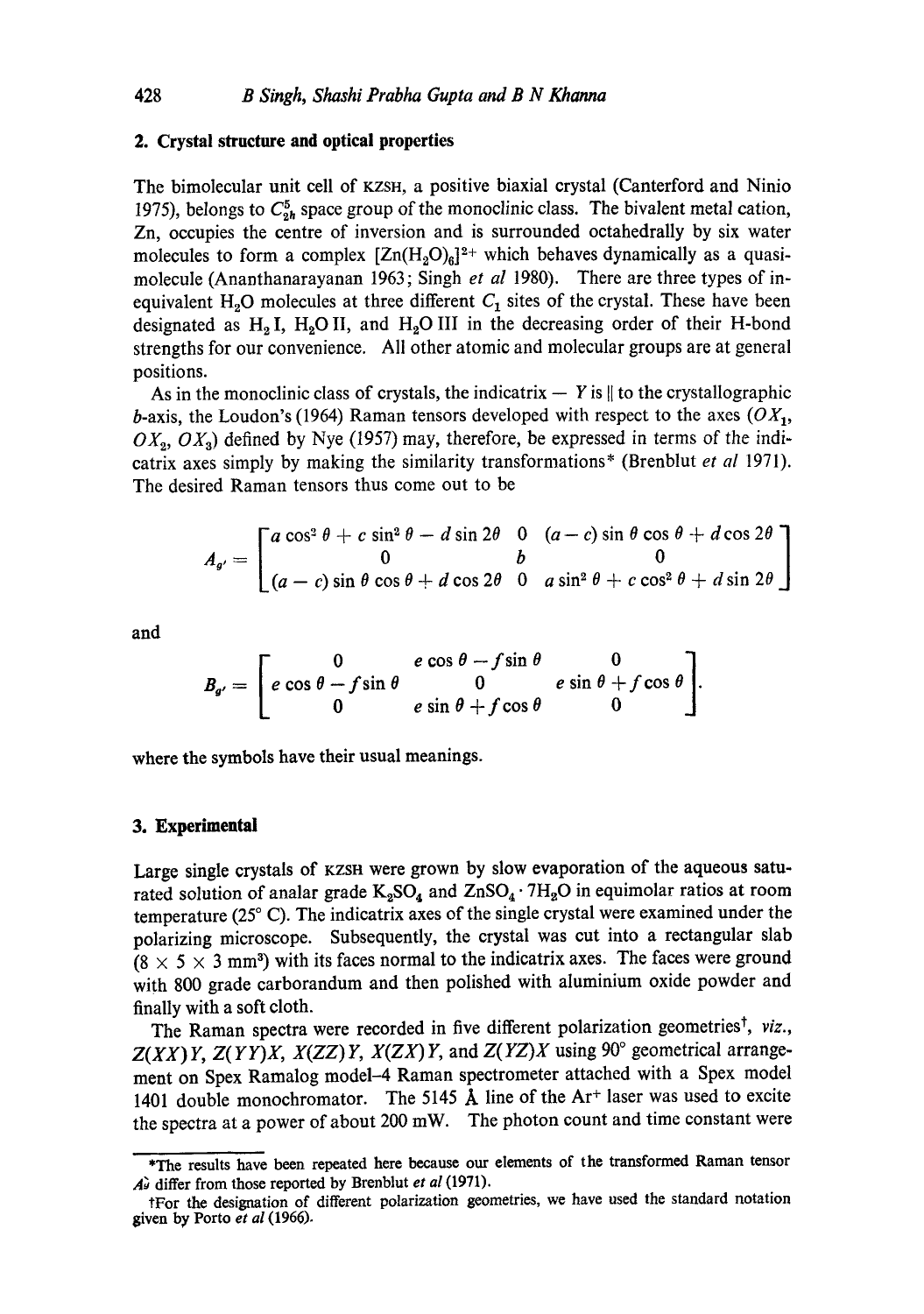kept at  $10<sup>3</sup>$  and  $2.5$  sec, respectively. The infrared spectrum in the 1500-250 cm<sup>-1</sup> region was recorded on PE-521 IR spectrophotometer while in the 400-50 cm<sup>-1</sup> region on Polytec-Fm-30 spectrophotometer in the KBr and polyethylene matrices, respectively.

## **4. The factor group .analysis**

The dynamics of KZSH crystal can be described in terms of 186 zone centre  $(q = 0)$ phonon modes including 3 acoustical ones. These modes have been classified in table 1 in terms of internal and libratory modes of  $H_2O$  molecules,  $SO_4^{2-}$  ion and the  $Zn(H_2O)_6]^2$ <sup>+</sup> complex and of the translatory modes of last two units and K<sup>+</sup> ion. The translatory modes of  $H_2O$  molecules and Zn-atoms have been accounted for by the modes of the complex. The notations  $t$ ,  $l$  and  $\nu$  have been used respectively for the translatory, libratory and internal modes. To distinguish the modes due to  $H_2O$ molecules,  $SO_4^{2-}$ , K<sup>+</sup> and  $[Zn(H_2O)_6]^{2+}$  complex, respectively, the superscripts w, s, k and c have been used.

#### **5. Results and discussion**

## 5.1 *The observed spectra: the phonon frequencies*

The observed Raman spectra of the single crystal of KZSH in  $Z(XX)Y$ ,  $Z(YY)X$ , *X(ZZ) Y, X(ZX) Y* and *Z(YZ)X* scattering geometries have been shown in figure 1. The IR spectra of polycrystalline KZSH in the regions  $250-1500$  cm<sup>-1</sup> and  $50-400$  cm<sup>-1</sup> have been depicted respectively in figures 2a and 2b. The observed Raman frequencies corresponding to  $A_{g-}$  and  $B_{g-}$  symmetries along with their visually estimated

|                          |                | $A_g$    | $B_g$ | $A_u$    | $B_u$    | Total |
|--------------------------|----------------|----------|-------|----------|----------|-------|
|                          | ţk             | 3        | 3     | 3        | 3        | 12    |
| <b>Translatory Modes</b> | t <sub>s</sub> | 3        | 3     | 3        | 3        | 12    |
|                          | $^{tc}$        | $\bf{0}$ | 0     | 3        | 3        | 6     |
| <b>Libratory Modes</b>   | Įw             | 9        | 9     | $6 + 3*$ | $6 + 3*$ | 36    |
|                          | Įs             | $3*$     | $3*$  | $3*$     | $3*$     | 12    |
|                          | Įc             | $3*$     | $3*$  | 0        | $\bf{0}$ | 6     |
| <b>Internal Modes</b>    | νW             | 9        | 9     | 9        | 9        | 36    |
|                          | νs             | 9        | 9     | 9        | 9        | 36    |
|                          | $_{pc}$        | 6        | 6     | $6 + 3*$ | $6 + 3*$ | 30    |
| Total                    |                | 45       | 45    | 48       | 48       | 186   |

**Table 1.** The factor group analysis of  $K_2 Zn$  (SO<sub>4</sub>)<sub>2</sub>.6H<sub>2</sub>O crystal

Here the superscripts w, s, c and k refer to the modes of water,  $SO_4^{2-}$ , the complex  $[Zn(H_2O)_d]^2+$ and potassium ion respectively.

\*The modes that have become active under the factor group analysis.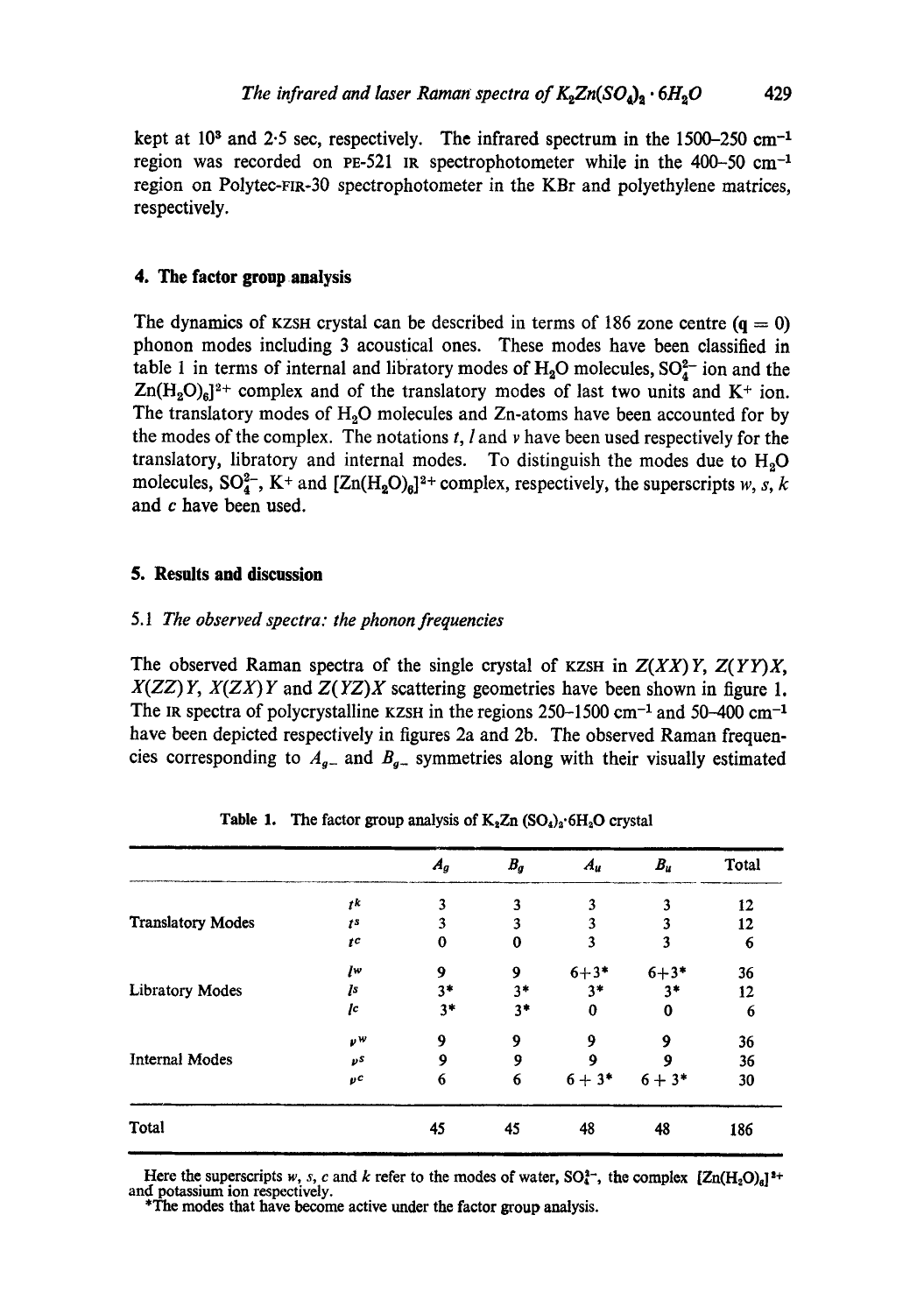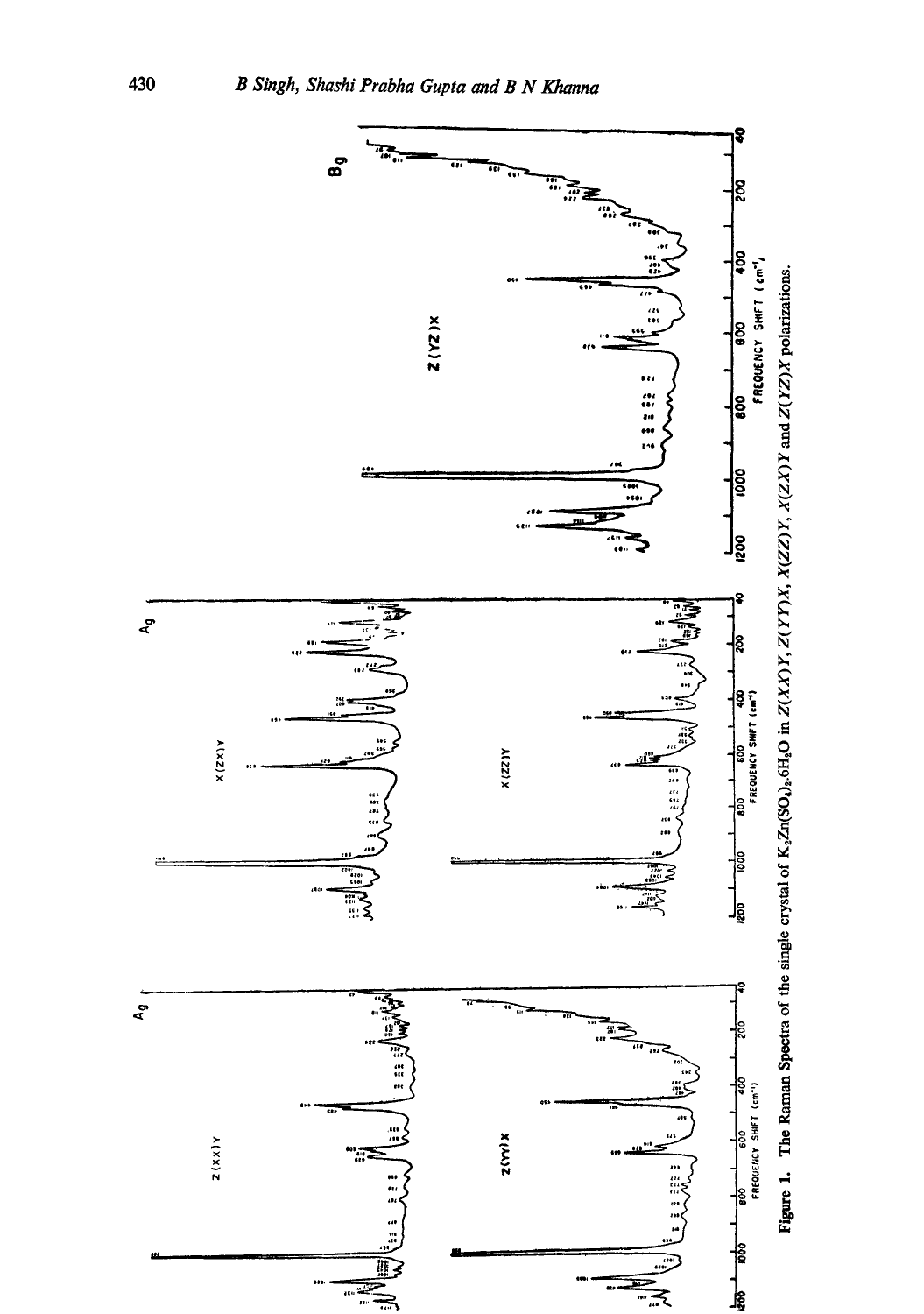

Figure 2. (a) The far-IR and (b) the IR spectra of micro crystalline sample of  $K_2Zn(SO_4)_2.6H_2O.$ 

relative intensities (in brackets) on an arbitrary scale and the infrared frequencies have been given in table 2 along with their assignments. The feeble bands have been marked by the symbol  $f$ . The Raman frequencies of sharp and well resolved bands are accurate upto  $\pm 1$  cm<sup>-1</sup>, whereas those of weak, diffuse and unresolved bands upto  $\pm$  10 cm<sup>-1</sup>. The running suffixes 1, 2, 3,... have been used for the internal modes and  $r$ ,  $w$  and  $t$  respectively for the rocking, wagging and twisting libratory modes of H<sub>2</sub>O molecules. Other notations are given in  $\S$  4.

## 5.2 *Internal modes of*  $SO_4^{2-}$

The  $SO_4^{2-}$  in KZSH occupies  $C_1$  site (Canterford and Ninio 1975). The consequences of the lowering of its site symmetry are two-fold: first, the IR inactive  $v_1^s(A_1)$  and  $v_2^s$ (E) modes become IR active and second, the degeneracies of the degenerate modes are lifted (table 1). The discussion that follows fully corroborates the above facts.

In the Raman spectrum, the  $v_1^s$  mode has appeared as the strongest band around 990 cm $^{-1}$  in all the polarizations. It is, however, surprising to note that in IR, we have observed two weak and sharp bands at 983 and  $1008 \text{ cm}^{-1}$ . Following our previous (Singh *et al* 1980) and other related studies (Ananthanarayanan 1961, 1962), the 983 cm<sup>-1</sup> band in in may unambiguously be assigned to  $v_1^2$  mode. The other band may arise due to one of the three reasons, *viz.* (i) the correlation field splitting, (ii) the multiphonon mode and (iii) the presence of two types of  $SO_4^{2-}$  ions in the crystal. The structure and the intensity of the  $1008 \text{ cm}^{-1}$  band does not support the second possibility. A comparison of the infrared spectrum of KZSH with that of CuK-salt which possesses two types of  $SO_4^{2-}$  ions (Shashi Prabha and Khanna 1981) does not support the existence of two types of  $SO_4^{2-}$  ions in KZSH. Therefore, the only plausible explanation for the appearance of this band may be the correlation field splitting.

The doubly degenerate  $v_2^s$  and the triply degenerate  $v_4^s$  modes have been observed in the Raman as well as in the infrared spectrum with their degeneracies partially or completely removed. These observations confirm the fact that the symmetry of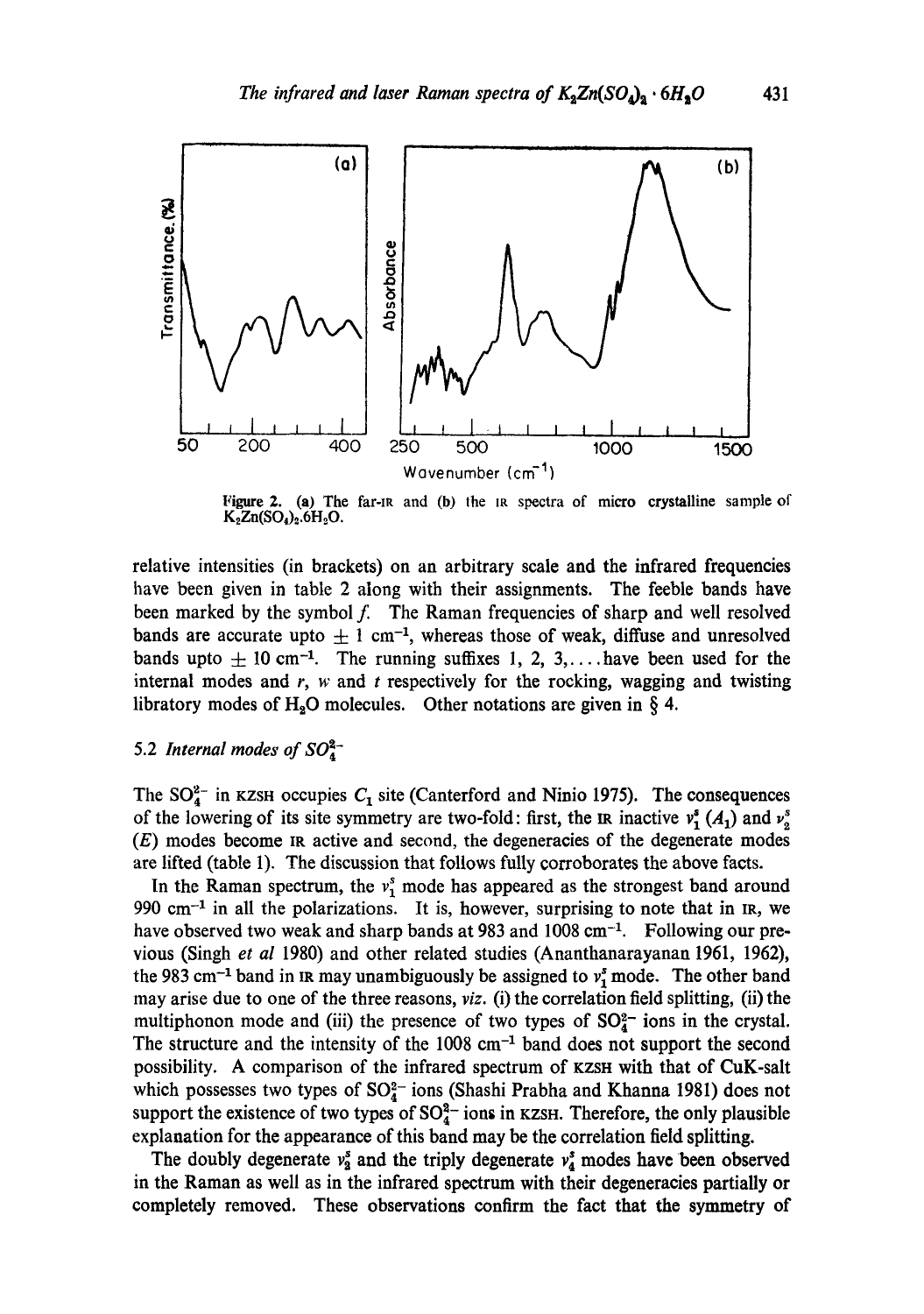Table 2. The frequencies and intensities (in brackets) of the bands observed in the Raman (five polarizations) and the IR spectra of K<sub>2</sub>Zn(SO<sub>4</sub>)<sub>2</sub>·6H<sub>2</sub>O with their assignments.

| $A_{g}$ |                          |                          | Mean    | $B_{g}$ |          |                          |                                       |
|---------|--------------------------|--------------------------|---------|---------|----------|--------------------------|---------------------------------------|
| Z(XX)Y  | Z(YY)X                   | X(ZZ)Y                   | X(ZX)Y  | A,      | Z(YZ)X   | $\mathbf{R}$             | Assignments                           |
| 42(4)   |                          | 45(2)                    | 46(4)   | 44      |          |                          | ţ\$                                   |
| 58(4)   |                          |                          |         | 58      |          | 56、                      | multiphonon                           |
|         |                          | 63(1)                    | 64(2)   | 64      |          |                          |                                       |
| 70(1)   |                          | 71(1)                    |         | 71      |          | 70J                      | modes                                 |
|         | 76(1)                    |                          | 80(1)   | 78      |          | 78                       | $\sqrt{s}$                            |
| 97(1)   | 99(2)                    | 97(2)                    | 97(f)   | 98      | 97(f)    | 88                       | t <sub>s</sub>                        |
| 118(5)  | 115(4)                   | 120(4)                   | 117(9)  | 118     | 118(1)   | 120                      | $t^{\frac{1}{3}}$                     |
| 137(3)  | 134(3)                   | 139(1)                   | 137(4)  | 137     | 139(f)   | 133                      | $t^k$                                 |
| 152(1)  | 155(3)                   | 152(1)                   | 152(f)  | 153     | 159(2)   | 150                      | Įs                                    |
| 167(1)  | $\overline{\phantom{0}}$ | 165(f)                   | 169(2)  | 167     | 168(f)   | 170                      | Įs                                    |
| 190(1)  | 187(1)                   | 192(4)                   | 189(7)  | 190     | 189(7)   | $\overline{\phantom{0}}$ | $\nu_{\epsilon}$                      |
|         |                          |                          |         |         |          | 196                      | ţk                                    |
|         |                          | 210(2)                   | 212(1)  | 211     | 207(1)   |                          | $\pmb{\nu}^c_{\pmb{\delta}}$          |
| 224(9)  | 223(6)                   | 225(11)                  | 225(15) | 224     | 226(2)   |                          | $\nu \xi/t^k$                         |
|         |                          |                          |         |         |          | 255                      | νŞ                                    |
|         | 262(7)                   |                          | 272(1)  | 267     | 268(2)   |                          | $\boldsymbol{\nu}$                    |
| 277(3)  |                          | 277(4)                   | 283(8)  | 279     | 287(1)   |                          |                                       |
|         |                          |                          |         |         |          | 326                      | $K^+O'(SO_4^{n-})$                    |
|         |                          |                          |         |         |          | $374 -$                  |                                       |
|         |                          |                          |         |         |          | 384 <sup>′</sup>         | $\pmb{\nu}$ (                         |
|         |                          |                          |         |         |          | 398 <sup>3</sup>         |                                       |
| 382(2)  | 388(3)                   |                          | 392(7)  | 387     | 396(3)   |                          | $2\nu$ f                              |
|         | 402(3)                   | 405(6)                   | 407(6)  | 405     | 407(3)   |                          | νf                                    |
|         |                          |                          |         |         |          | 423                      |                                       |
| 449(12) | 450(15)                  | 450(10)                  | 451(6)  | 450     | 450(16)  | 445                      | $\boldsymbol{\nu}_2^s$                |
| 463(8)  | 461(6)                   | 465(10)                  | 464(14) | 463     | 465(6)   | 461 f                    |                                       |
|         | 507(f)                   | 511(1)                   |         | 509     | 477(2)   | 495                      | $l_i^w$ III                           |
| 539(2)  |                          | 537(1)                   |         | 538     | 527(f)   | 538                      | $l_w^w$ III                           |
| 567(2)  | 575(2)                   | 577(2)                   | 569(f)  | 572     | 563(1)   | 570                      | $l_r^{\omega}$ III                    |
|         |                          | 600(4)                   | 597(4)  | 599     | 595(2)   |                          | $\nu f + \nu g$                       |
| 609(6)  | 614(7)                   | 612(4)                   | 611(4)  | 612     | 611(5)   | 619 <sup>2</sup>         |                                       |
| 619(4)  | 624(3)                   | 625(4)                   | 621(6)  | 622     |          |                          | $\pmb{\nu}_4^{\,\bf S}$               |
| 639(7)  | 635(10)                  | 637(10)                  | 636(16) | 637     | 638(7)   | $630^{\circ}$            |                                       |
| 699(1)  | 682(3)                   | 692(3)                   |         | 691     |          | 700                      | $l_t^w$ I/ $l_t^w$ II                 |
| 739(3)  | 727(1)                   | 737(f)                   | 735(f)  | 735     | 726(f)   | 740<br>762               | $l_w^w$ II<br>$l_{w}^{w}$ I           |
|         | 773(2)                   | 769(f)                   | 769(2)  | 770     | 767(1)   | 820                      | $l^w$ II                              |
|         | 822(2)                   | 837(1)                   | 835(2)  | 831     | 820(f)   | 870                      |                                       |
| 877(f)  | 862(2)                   | 882(1)                   | 887(4)  | 879     | 880(2)   |                          | $l_r^w$ I                             |
| 989(20) | 990(28)                  | 990(24)                  | 990(32) | 990     | 989(30)  | 983<br>1008              | $\nu_1^s$                             |
|         |                          |                          |         | --      |          |                          |                                       |
| 1027(1) | 1027(1)                  | 1027(1)                  | 1029(1) | 1028    |          | $\sqsupset$              | $\nu_1^s + t^s$                       |
| 1045(1) |                          | 1045(1)                  |         | 1045    |          |                          |                                       |
| 1062(1) | 1059(4)                  | 1065(1)                  | 1055(2) | 1060    | 1054(2)  | 1072                     | $\nu_{2}^{s} + \nu_{4}^{s}$           |
| 1089(9) | 1089(14)                 | 1084(5)                  | 1087(6) | 1087    | 1087(6)  | 1092                     | $\nu_3^z$                             |
| 1107(1) |                          |                          |         |         | 1104(1)  | ---                      | $p_1^3 + p_4^5$                       |
| 1111(4) | 1113(2)                  | 1117(2)                  |         | 1114    | 1114(2)  |                          | $\nu$ <sub>1</sub> + $t$ <sup>s</sup> |
| 1132(6) | 1133(6)                  | 1132(2)                  | 1123(2) | 1130    | 1129(10) | 1112                     | $\boldsymbol{\nu}_3^s$                |
| 1162(3) | 1161(2)                  | 1166(3)                  | 1155(2) | 1161    | 1157(2)  | 1142∫<br>1165            | $\nu_3^s + t^s$                       |
| 1175(f) | 1177(1)                  | $\overline{\phantom{0}}$ | 1177(1) | 1177    | 1185(1)  |                          |                                       |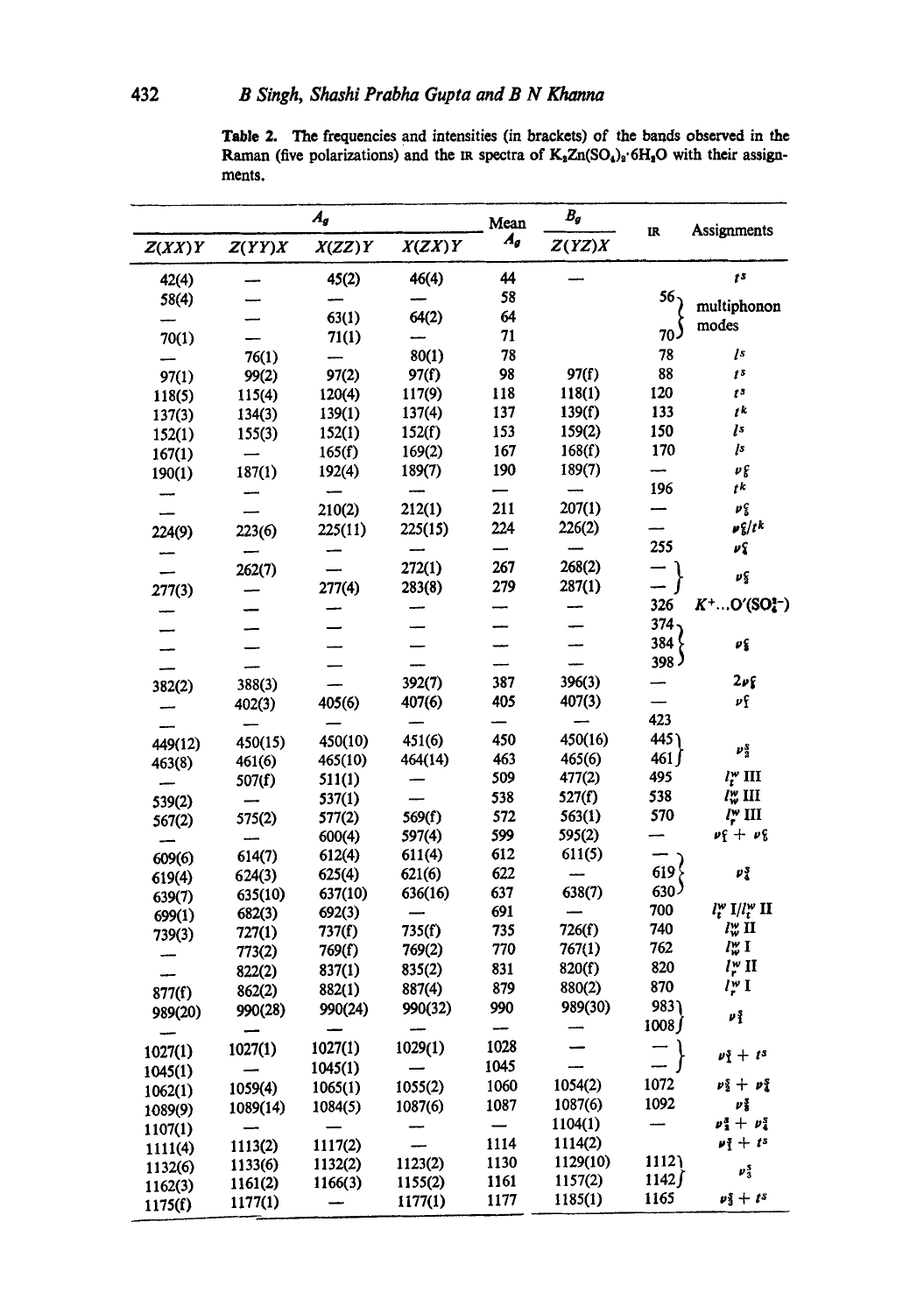$SO_4^{2-}$  has been lowered. In the  $v^s$  mode region of Raman spectrum, Brown and Ross (1970) have reported only two bands lying very close to each other at 1083 and 1086  $cm<sup>-1</sup>$  whereas Ananthanarayanan (1968) had observed four bands. But we have observed as many as six bands in each of the  $A_{\tilde{g}}$  and  $B_{\tilde{g}}$  polarizations. All the bands in almost all the polarizations are sharp and well resolved.

Since, the crystal under study is centro-symmetric, the observed splitting of  $v_3^s$  mode in the Raman spectrum could neither be accounted for due to the perturbation by the radiation field nor due to the contribution of electro-optic effect (Turrell 1972). However, on the basis of infrared spectrum in which we have observed three strong bands at 1092, 1112 and 1142 cm<sup>-1</sup>, we may assign the bands with mean frequencies of 1087, 1114 and 1130 cm<sup>-1</sup> in the  $A_{\bar{g}}$  polarization and of 1087, 1114 and 1129 cm<sup>-1</sup> in the  $B_{\overline{q}}$  polarization of the Raman spectrum to the  $v_s^s$  mode. But the band at 1114 cm<sup>-1</sup> in all the polarizations has appeared with an intensity which is incompatible with a fundamental band. Instead the band at 1161 cm<sup>-1</sup>  $(A<sub>a</sub>)$  and 1157 cm<sup>-1</sup>  $(B<sub>a</sub>)$  has appeared with quite an appreciable intensity in all but one polarizations. Thus the bands at 1087 (1087), 1130 (1129) and 1161 (1157) cm<sup>-1</sup> in the  $A_{\bar{g}}(B_{\bar{g}})$  polarization of the Raman spectrum have been associated with the  $v_s^s$  fundamental mode.

## 5.3 *Internal modes of*  $[Zn(H_2O)_6]^{2+}$

In KZSH, the complex  $[Zn(H_2O)_6]^2$ <sup>+</sup> occupies  $C_t$  site. Accordingly, the degeneracies of  $v_2^c$  (E<sub>g</sub>),  $v_3^c$  (F<sub>1u</sub>),  $v_4^c$  (F<sub>1u</sub>) and  $v_5^c$  (F<sub>2g</sub>) degenerate modes have been lifted and the IR as well as Raman inactive  $v_6^c$  ( $F_{2u}$ ) mode has been made infrared active (Singh *et al* 1980). The non-degenerate  $v_1^c$  mode falls around 400 cm<sup>-1</sup> (Ananthanarayanan 1963; Brown and Ross 1970; Nakagawa and Shimanouchi 1964) in the Raman spectrum. In our Raman spectrum, we have observed two bands of moderate intensities in most of the polarizations. But, according to the factor group analysis (Singh *et al* 1980) only one band could be associated with each of the  $A_{\tilde{g}}$  and  $B_{\tilde{g}}$  polarizations. Therefore, the band with mean frequency of 405 cm<sup>-1</sup> in the  $A_{\overline{g}}$  polarization and of 407 cm<sup>-1</sup> in the  $B_{\tilde{g}}$  polarization has been associated with the  $v_1^c$  mode (table 2). Ananthanarayanan had also assigned only one band at 399 cm<sup>-1</sup> to the  $v_1^c$  mode in his unpolarized data. The remaining band in our observed spectra with mean frequency of  $387 \text{ cm}^{-1}$  and 396 cm<sup>-1</sup> in the respective polarizations might be due to the first overtone of  $v_5^c$  mode or due to some other multiphonon mode.

In the IR spectrum, two strong bands at  $374$  and  $384$  cm<sup>-1</sup> have been associated with the triply degenerate  $v_3^c$  mode. The partial lifting of its degeneracy reveals that the complex in this crystal has a symmetry lower than  $O_h$ .

The triply degenerate  $v_4^c$  mode  $(F_{1u})$  has been assigned by Ananthanarayanan  $(1963, 1970)$  at 272 cm<sup>-1</sup> whereas by Brown and Ross (1970) at 264 cm<sup>-1</sup>. But no band could be observed in our in spectrum in between  $260-275$  cm<sup>-1</sup>. So the strong band observed at 255 cm<sup>-1</sup> in our IR spectrum may be associated with the  $v_4^c$  mode.

Actually, the main ambiguity is over the assignments of  $v_2^c$  and  $v_5^c$  modes. Ananthanarayanan (1961) and Ananthanarayanan and Danti (1966) has assigned  $v_5^c$  at a frequency higher than that of  $v_2^c$  whereas Brown and Ross (1970) have done it in the reverse way. Lafont (1959) observed  $v_2^c$  mode only. These authors have supported their data by their own theoretical calculations. However, it is a well established fact that the stretching modes always fall at frequencies higher than those of the bending ones and moreover the former, in general, appear stronger than the latter ones.  $P - 4$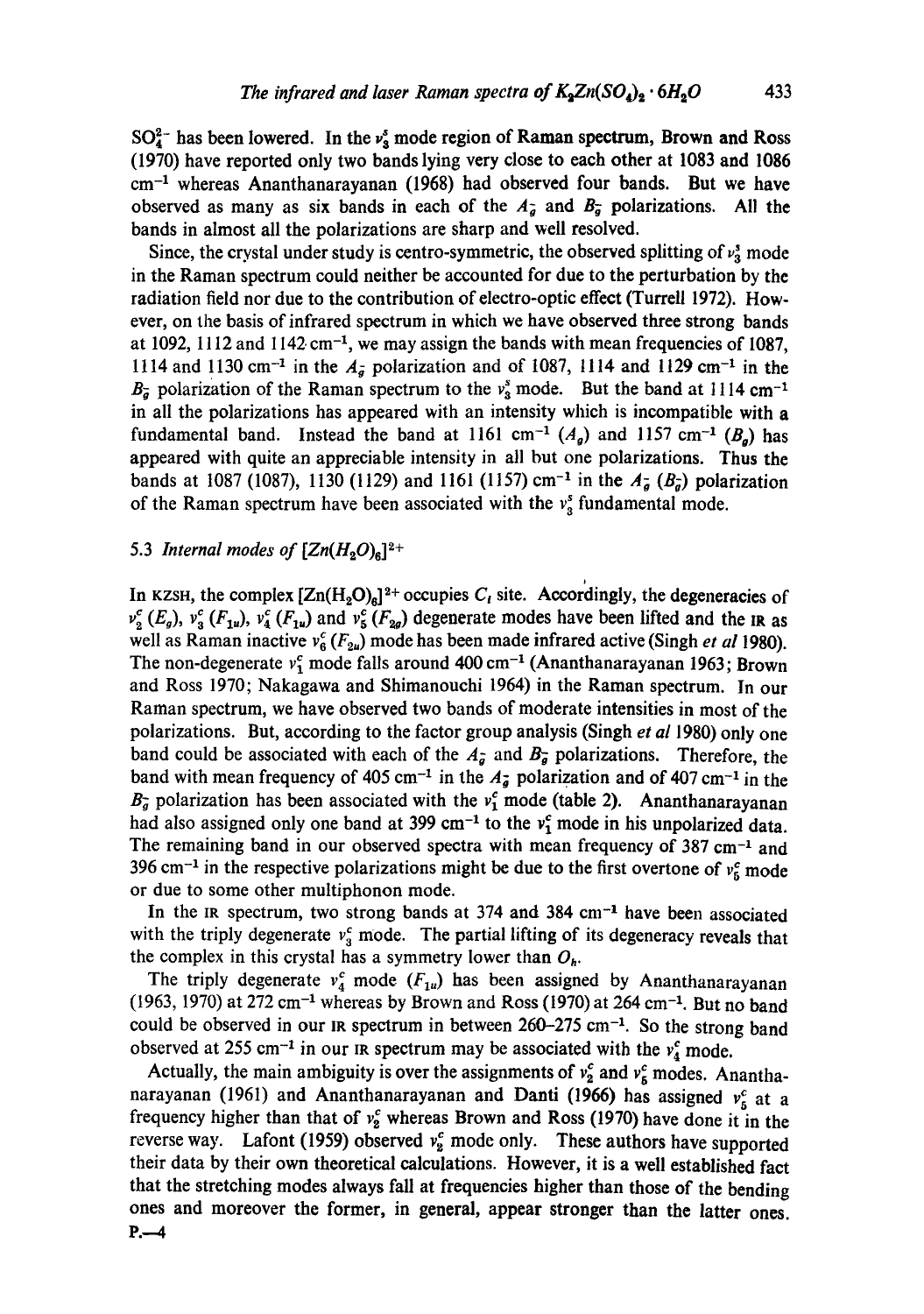Therefore,  $v_1^c$ ,  $v_2^c$  and  $v_3^c$  (stretching modes) should appear at frequencies higher than those of  $v_4^c$ ,  $v_5^c$  and  $v_6^c$  (angular deformation) modes and also with greater intensities.

As  $v_4^c$  mode has already been assigned at 255 cm<sup>-1</sup>, the  $v_2^c$  mode must have a frequency higher than 255 cm<sup>-1</sup> and also  $v_5^c < v_3^c$  in contradiction to Ananthanarayanan's assignment to it around  $200 \text{ cm}^{-1}$ . Following the above criteria and the empirical relation  $v_5^2 = 2/3 (v_1^2 - v_2^2)$  given by Yost *et al* (1934), we have attributed the bands with mean frequencies of 267 and 279 cm<sup>-1</sup> in the  $A<sub>g</sub>$ -polarization and of 268 and 287 cm<sup>-1</sup> in the  $B_{g-}$  polarization to the  $v_2^c$  mode whereas with mean frequencies of 190, 211 and 224 cm<sup>-1</sup> and 189, 207 and 226 cm<sup>-1</sup> in the respective polarizations to the  $v_5^c$  mode.

The  $v_6^c$  mode ( $F_{2\nu}$ ) which is allowed *via* the factor group selection rules in IR, may appear as a weak band in the spectrum. Brown and Ross (1970) have assigned it around  $114 \text{ cm}^{-1}$  whereas Ananthanarayanan (1963) has located it around 150 cm<sup>-1</sup>. But in our IR spectrum, the band corresponding to this mode has most likely been masked by a very strong and broad absorption band spreading from  $100 \text{ cm}^{-1}$  to  $170 \text{ cm}^{-1}$ .

#### 5.4 *The libratory modes of H~O molecules*

The objections raised over the assignments of weak Raman bands falling in the region  $400-900$  cm<sup>-1</sup> to the multiphonon modes by Ananthanarayanan (1963) have been discussed in our earlier communication (Singh *et al* 1980). After a careful study of the Raman spectrum of this region and comparing it with the corresponding region of infrared spectrum which is quite intense and also on the basis of our earlier study (Singh *et al* 1980) on NH4-tutton salts, we have assigned the bands lying inthis region to the libratory modes of  $H_2O$  molecules. These assignments are further supported from studies carried on other tutton salts (Campbell *et al* 1970) as well as on other hydrated sulphates, *viz.* NiSO<sub>4</sub>.6H<sub>2</sub>O (Jain 1976), CuSO<sub>4</sub>.5H<sub>2</sub>O (Berger 1976),  $NiSO<sub>4</sub>·7H<sub>2</sub>O$  (Gupta 1979). The bands in the Raman spectra have appeared with weak intensities due to the low scattering power of  $H<sub>2</sub>O$  molecules and also due to the coordination of  $H_2O$  molecules with  $Zn$  atom.

As  $H_2O$  I,  $H_2O$  II and  $H_2O$  III are arranged in the decreasing order of their H-bond strengths, the bands belonging to them in the above order will fall in the decreasing order of the frequencies (Jain 1976).

## 5.5 *Low frequency vibrations: the external lattice modes*

In the region below 200 cm $^{-1}$ , we have observed very sharp and well resolved bands. The spectrum in this region is very rich in the sense that it contains bands belonging to the translatory motions of the  $SO_4^2$ , the  $[Zn(H_2O)_d]^2$ <sup>+</sup> and the K<sup>+</sup> ions as well as due to rotations of the first two units and also due to the H-bond vibrations (Ananthanarayanan and Danti 1966). Under the perfect symmetries of the polyatomic units in the crystal, the rotatory modes are forbidden in the Raman as well as in the infrared spectra (Herzberg 1960). But due to lowering of site symmetries of these units, the rotations of the complex have become active only in the Raman spectra whereas those of  $SO_4^{2-}$  in the Raman and IR spectra simultaneously (table 1).

For the assignments of the libratory and translatory modes of different units, we have used the simple criteria that the translatory modes, are strongly mass dependent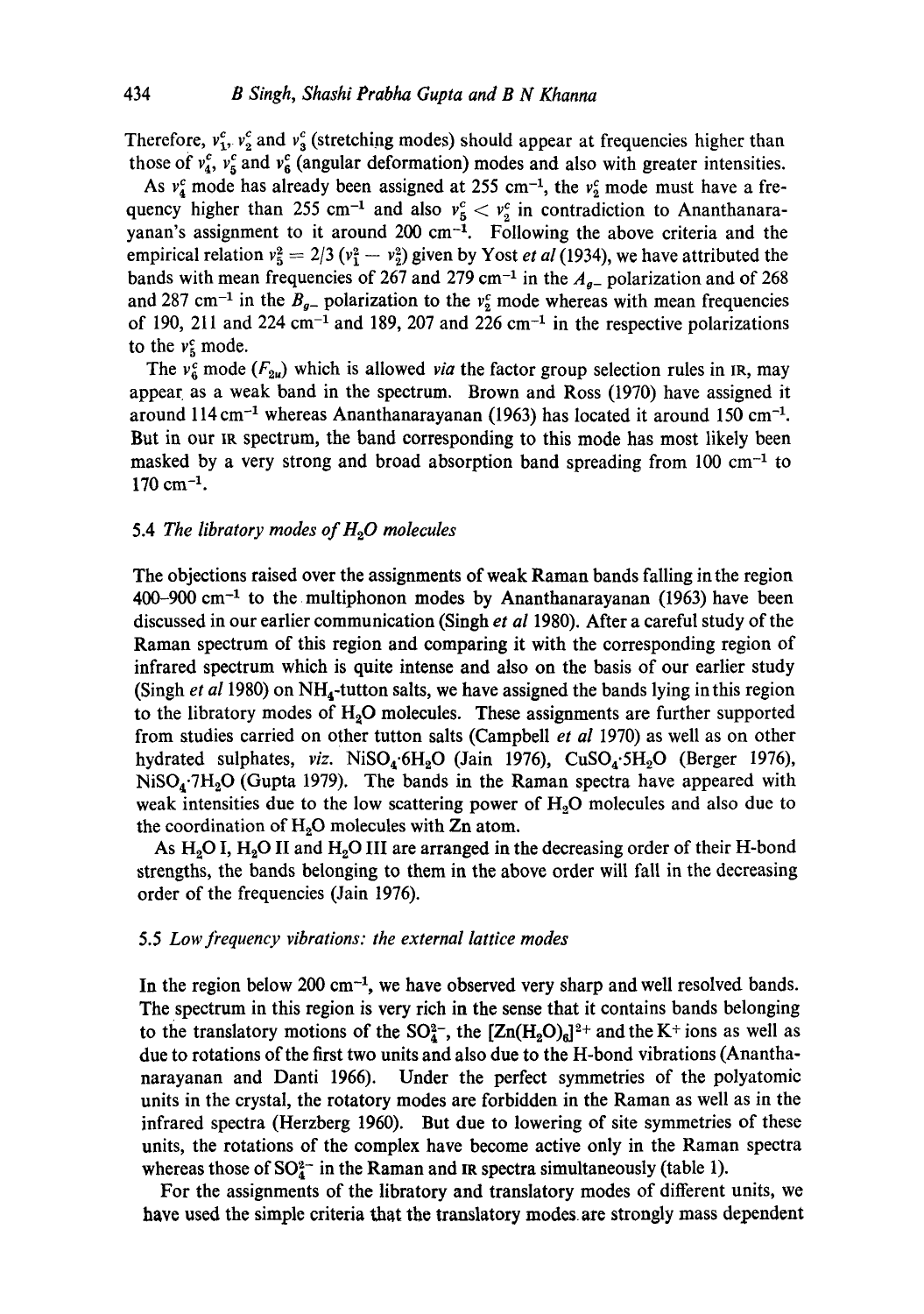while the rotatory modes, on the contrary, are less dependent or almost independent of mass (Takahashi *et al* 1975). The translatory modes are generally weak in the Raman spectra, strong in the IR spectra and broad in the reflection spectra while the libratory modes, on the other hand, are strong in the Raman and weak in the tR spectra provided they (libratory and translatory) are active in both IR and Raman. But in the present case, the libratory modes of  $SO_4^{2-}$  are allowed only through the site group coupling and may thus be observed with very weak intensities in both IR and Raman spectra. The translatory modes which are active in both the spectra, will be observed with appreciable intensity (being more strong in IR) as compared to their libratory counterparts.

The complex is a heavy quasi-molecule, its translatory as well as libratory modes are likely to fall beyond our spectral range and therefore have not been considered in our discussion. Only the translatory modes of  $K^+$  and  $SO_4^{2-}$  alongwith the libratory modes of latter will be discussed below.

In the Raman spectrum, the bands at 78, 153 and 167 cm<sup>-1</sup> in the  $A<sub>g</sub>$ -symmetry and at 159 and 168 cm<sup>-1</sup> in the  $B_{\tilde{a}}$  symmetry are weak in intensity. The corresponding bands in the IR spectrum have appeared as weak shoulders at 78, 150 and  $170 \text{ cm}^{-1}$ . In the IR spectra of the corresponding tutton salts of Mg and Cu, these bands have appeared as weak shoulders at 75, 140 and 184 cm<sup>-1</sup> and at 80, 146 and 182 cm<sup>-1</sup>, respectively. The same positions and features of the corresponding bands are also observed in the IR spectra of  $NH_4$ —and Cs-tutton salts of Zn, Cu and Mg. These observations indicate that these bands are weakly dependent on the mass of the cation. Their weak intensities show that they belong to some forbidden transitions. We have, therefore, assigned them to the libratory modes of  $SO_4^{2-}$  ion.

Corresponding to a medium intense band observed around  $118 \text{ cm}^{-1}$  in the present Raman spectra, a weak band has appeared as a shoulder in the IR spectrum around 120 cm<sup>-1</sup> and at 122 and 114 cm<sup>-1</sup> respectively in the  $NH_4$ —and Cs-tutton slats. This band has been assigned by Ananthanarayanan and Danti (1966) to the H-bond bridging vibration. But we do not agree with their assignment because a band having almost the same position has also been observed at 115, 122 and 127 cm $^{-1}$  in the infrared spectra of Li<sub>2</sub>SO<sub>4</sub> (Takahashi *et al* 1975), K<sub>2</sub>SO<sub>4</sub> (Takahashi *et al* 1975) and KA1 (SO<sub>4</sub>)<sub>2</sub> (Couchot *et al* 1978) respectively which have no H-bonding. These authors have assigned this band to the oscillations of  $SO<sub>4</sub><sup>2</sup>$  ion. Based on the above arguments and accounting for the intensities of observed bands, we are inclined to believe that bands at 118 cm<sup>-1</sup> in  $A_{\tilde{g}}$  and  $B_{\tilde{g}}$  polarizations and at 120 cm<sup>-1</sup> in the IR are due to a translatory mode of  $SO_4^2$  ion. In the infrared spectrum, the weak intensity of the band may be due to it being masked by the strong translatory mode of  $K<sup>+</sup>$  ion which falls close to it.

The other translatory modes of  $SO_4^2$ - have been associated with the strong bands observed at 44 cm<sup>-1</sup> and 98 cm<sup>-1</sup> in the  $A<sub>a</sub>$ -polarization and at 97 cm<sup>-1</sup> in the  $B<sub>a</sub>$ polarization of the Raman spectra and at  $88 \text{ cm}^{-1}$  in the infrared spectrum. These assignments are in agreement with the results of the previous studies on sulphates (Takahashi *et al* 1975; Berger 1976; Venkateswarlu *et al* 1975).

A medium intense band at  $196 \text{ cm}^{-1}$  has appeared in the IR spectrum of KZSH and a corresponding band at 170 cm<sup>-1</sup> in the Cs- salt (Singh *et al*-unpublished data). The mass dependence of this band leads us to associate it with the translatory mode of  $K^+$ ion. The strong band observed at 133 cm<sup>-1</sup> in  $\pi$  and comparatively weaker bands at 137 and 139 cm<sup>-1</sup>, respectively in the  $A_{a}$ -and  $B_{a}$ -symmetries of the Raman spectra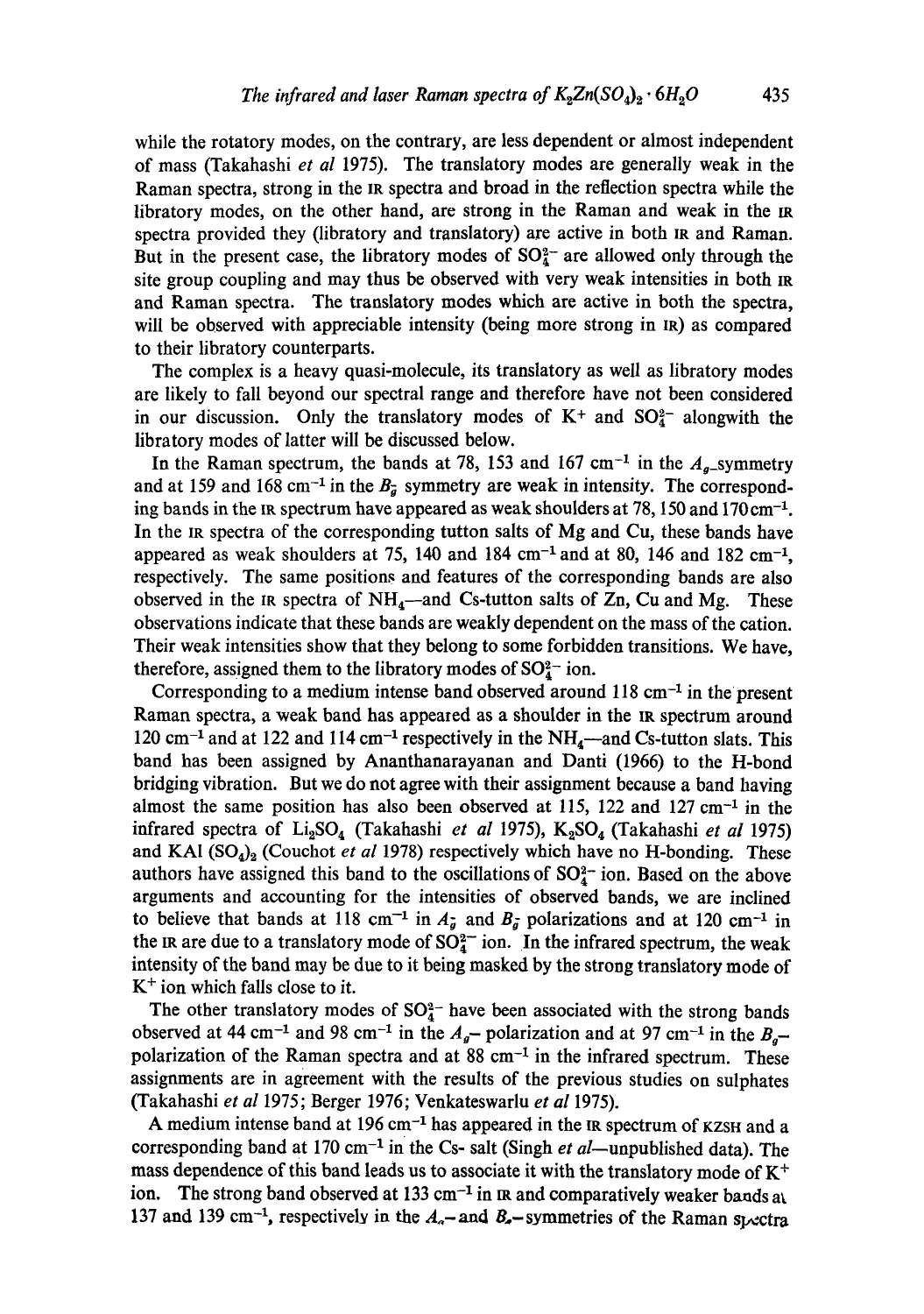may also be assigned reasonably to a translatory mode of  $K<sup>+</sup>$  ion. In the infrared spectrum, a very strong band has been observed at  $326 \text{ cm}^{-1}$  but no corresponding band could be observed in any of the polarizations in the Raman spectra. In the IR spectrum of Cs-tutton salts of  $Zn$ , the same band has appeared around 322 cm<sup>-1</sup>. Brown and Ross (1970) have also reported a band in their IR spectrum at  $326 \text{ cm}^{-1}$ and on the basis of their normal coordinate analysis, they have assigned it to the  $v<sub>i</sub>$ mode. But  $v_i^c$  mode is forbidden in IR and active in Raman only and moreover, no corresponding band has been observed in the Raman spectra. Therefore, this band may not be assigned to the  $v_1^c$  mode which has already been identified at 405 cm<sup>-1</sup> in  $A_{\overline{a}}$  polarization and at 407 cm<sup>-1</sup> in  $B_{a-}$  polarization. The band at such low frequency may also not be assigned to the libratory modes of H<sub>2</sub>O molecules. The only possibility is that it may belong to  $K^+$ .... O' (where O' is the oxygen atom of  $SO<sub>4</sub><sup>2</sup>$  ion) asymmetric stretching type of vibration. This assignment also gets support from the IR study of Belyaeva *et al* (1975) on  $M_2SO_4$  (where  $M = K$ , Rb or Cs) in matrices of inert gases. They have assigned the band due to K...O stretch at  $298.6 \text{ cm}^{-1}$  in  $K<sub>2</sub>SO<sub>4</sub>$ . The shift in our case to 326 cm<sup>-1</sup> might have been due to the change in the matrix and the crystalline environment.

## **Acknowledgements**

The authors are highly grateful to Dr N A Narasimham, Spectroscopy Group, Bhabha Atomic Research Centre, Trombay, Bombay, for providing necessary facilities to record the Raman spectra in his laboratory. They are also thankful to Dr A Ghani for his help in determining the indicatrix axes of the crystal. Thanks are also due to Prof. M Z Rahman Khan for his kind interest in the work. Bs is thankful to the University Grants Commission, and spG to the Council of Scientific and Industrial Research, New Delhi, for financial assistance.

#### **References**

Ananthanarayanan V 1961Z. *Phys.* 163 145

- Ananthanarayanan V 1962 *Z. Phys.* 166 318
- Ananthanarayanan V 1963 *Z. Phys. Chem. (Leipzig)* 222 102
- Ananthanarayanan V 1968 *J. Chem. Phys. 48* 573
- Ananthanarayanan V 1970 J. Chem. Phys. **52** 3844
- Ananthanarayanan V and Danti A 1966 *J. MoL Spectrosc.* 20 88
- Belyaeva A A, Dvorkin M I and Shcherba L D 1975 *Opt. Spectrosc.* 38 170
- Berenblut B J, Dawson P and Wilkinson G R 1971 *Spectrochim. Acta* A27 1849
- Berger J 1976 *J. Raman Spectrosc.* 5 103
- Brown R G and Ross S D 1970 *Spectrochim. Acta. A26* 945
- Campbell J A, Ryan D P and Simpson L M 1970 *Spectrochim. Acta A26* 2351
- Canterford R P and Ninio F 1975 J. Phys. C. Solid State Phys. 8 1750
- Couchot P, Mercier R, Perret R and Bernard J 1978 *Rev. Chim. Min.* 15 373
- Damen T C, Porto S P S and Tell B 1966 *Phys. Rev.* 142 570
- Gupta S P 1979 *Infrared study of crystalio-hydrates of nickel,* M. Phil. Dissertation AMU Aligarh
- Herzberg G 1960 *Infrared and Raman spectra of polyatomic molecules* 2rid ed. (New York: van Nostrand)
- Jnin Y S 1976 J'. *Phys. Chem. Solids* 37 641
- Lafont R 1959 *Ann. Phys. 4 905*